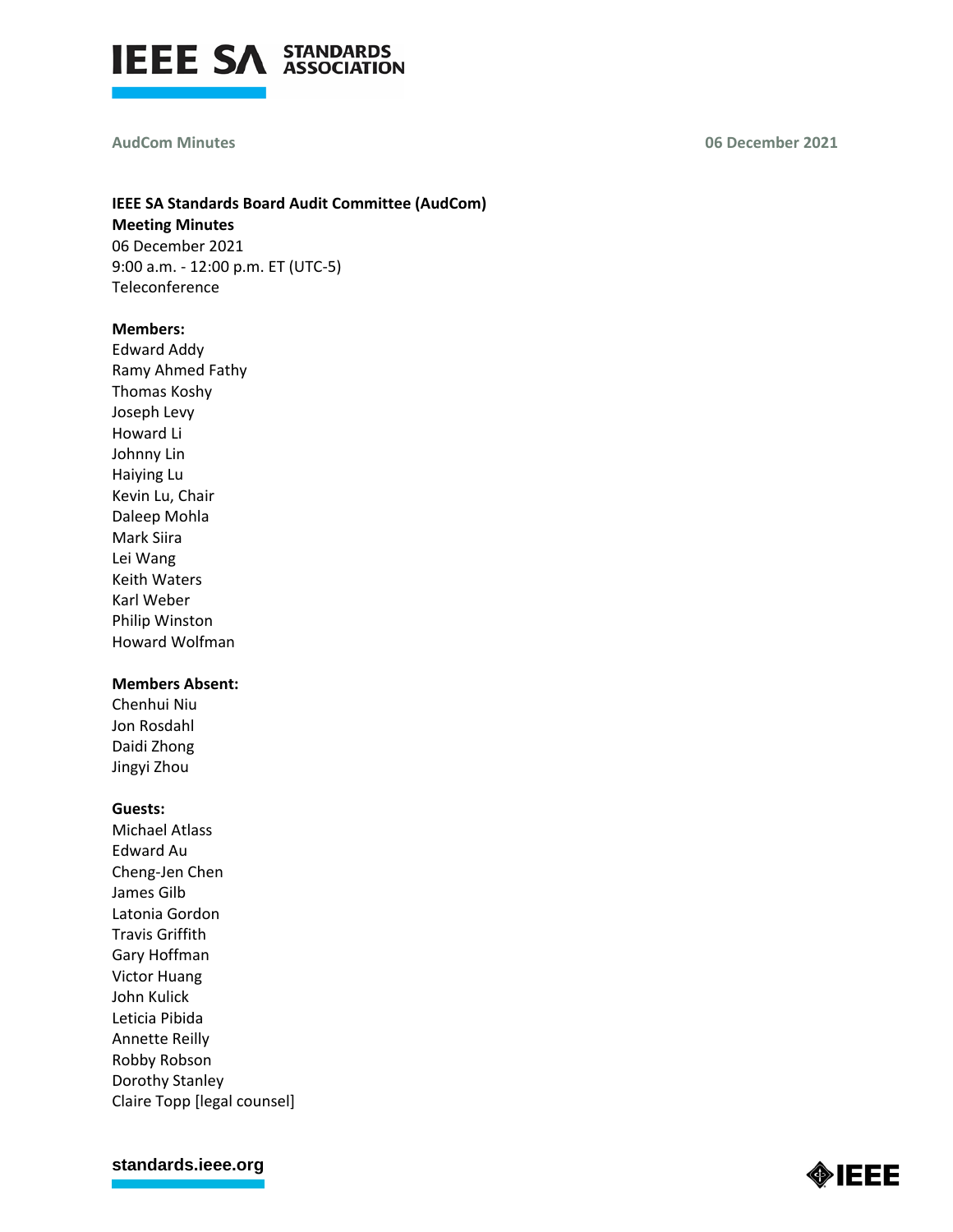Don Wright Yu Yuan

## **IEEE Staff:**

Christy Bahn Matt Ceglia Karen Evangelista Josh Gay Jonathan Goldberg Jodi Haasz Yvette Ho Sang Soo Kim Vanessa Lalitte Kristin Little Kelly Lorne Greg Marchini Erin Morales Ashley Moran Adam Newman Dan Perez Dave Ringle Pat Roder Jennifer Santulli Rosalinda Saravia Rudi Schubert Tom Thompson Lisa Weisser, Administrator Malia Zaman Meng Zhao

## **[Unless otherwise noted, all votes are unanimous]**

## **1. CALL TO ORDER AND INTRODUCTIONS**

Chair Lu called the meeting to order at 9:03 a.m. ET (UTC-5). There was a round of introductions.

## **2. REVIEW AND APPROVAL OF THE AGENDA**

Following a review of the agenda, Chair Lu asked if there were any changes to the published agenda. Daleep Mohla requested a topic for new business, time permitting, about suggested usage for the AudCom checklists. There were no additional changes.

# **A motion was made (Mohla) and seconded (Wolfman) to approve the 06 December 2021 AudCom meeting agenda. In the absence of objection, the motion was approved.**

## **3. APPROVAL OF MINUTES OF THE 21 SEPTEMBER 2021 AUDCOM MEETING**

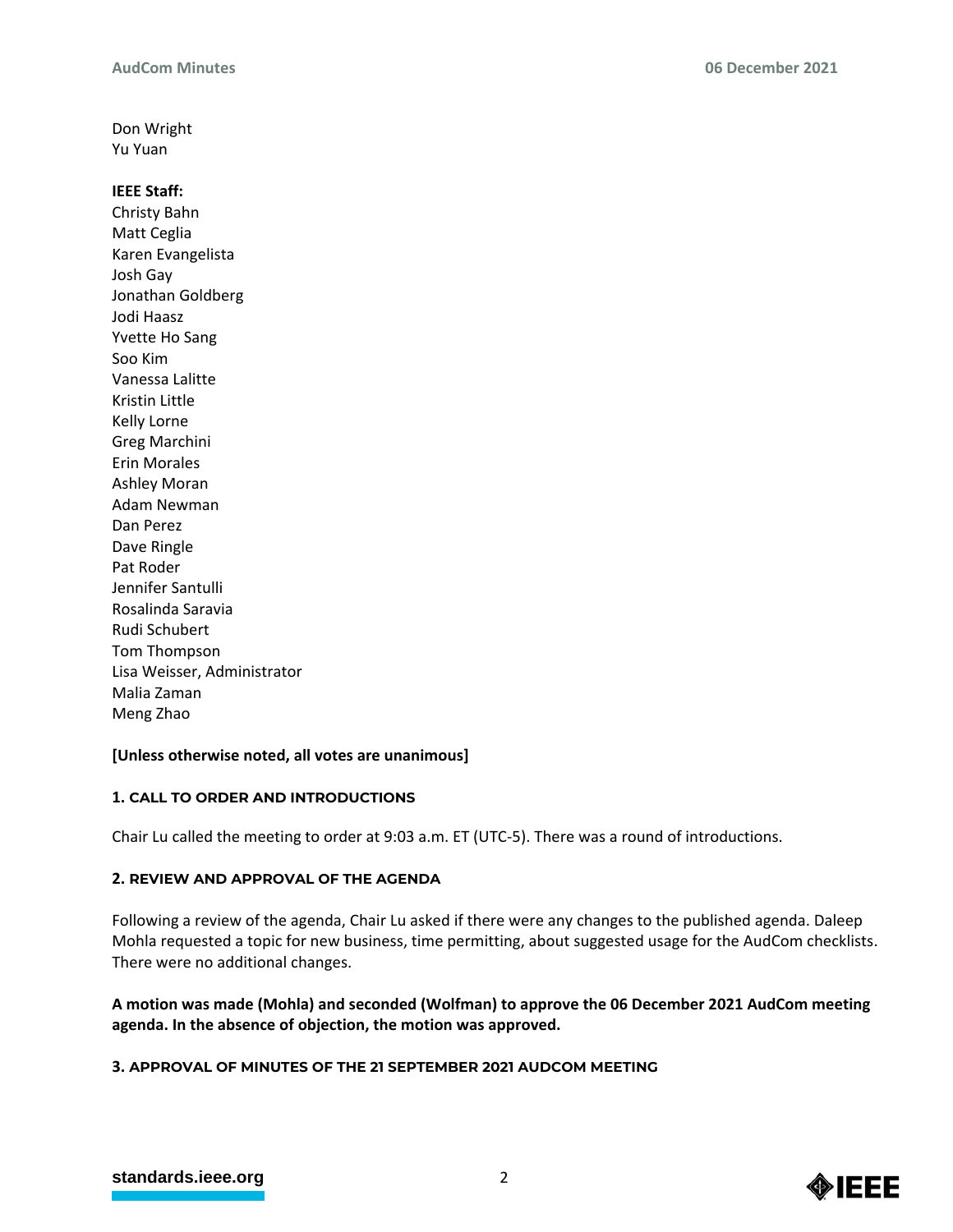**A motion was made (Waters) and seconded (Koshy) to approve the minutes of the 21 September 2021 AudCom meeting. In the absence of objection, the motion was approved.**

### **4. P&P REVIEW**

### **4.1 Status of Continuing Standards Committee P&P Review**

4.1.1 IEEE Aerospace and Electronic Systems Society/Gyro Accelerometer Panel (AES/GA) - Philip Winston, Johnny Lin

There are still several open comments on the checklist, including the issue related to the definition of quorum. A suggestion was made that another meeting with the Standards Committee Chair, the AudCom Chair, the reviewers, the SASB Chair, and Gary Hoffman could be helpful. Staff will continue to work with the Standards Committee Chair to determine whether a meeting is needed.

The P&P will continue under review and move to the January 2022 AudCom agenda.

4.1.2 IEEE Communications Society/Standards Development Board (COM/SDB) - Daleep Mohla, Edward Addy

### **Motion: To recommend acceptance of the COM/SDB P&P. Upon vote, the motion passed.**

4.1.3 IEEE Communications Society/Unmanned Aerial Vehicles Communications Standards Committee (COM/AerCom-SC) - Howard Li, Karl Weber

# **Motion: To recommend acceptance of the COM/AerCom-SC P&P. Upon vote, the motion passed (13 approve, 0 disapprove, 1 abstain [Lu]).**

Following the outcome of this review, AudCom discussed item 6.1.2 on the agenda.

4.1.4 IEEE Computer Society/Cloud Computing Standards Committee (C/CCSC) - Ramy Fathy, Keith Waters

There are still open comments from the checklist that have not been addressed and the P&P will continue under review and move to the January 2022 AudCom agenda.

4.1.5 IEEE Education Society/Standards Committee (EDU/SC) - Philip Winston, Haiying Lu

#### **Motion: To recommend acceptance of the EDU/SC P&P. Upon vote, the motion passed.**

4.1.6 IEEE Instrumentation and Measurement Society/TC39 - Measurements in Power Systems (IM/MPS) - Jon Rosdahl, Chenhui Niu

The review is still in progress, and the P&P will continue under review and move to the January 2022 AudCom agenda.

4.1.7 IEEE Reliability Society/IEEE Reliability (RS/SC) - Howard Li, Jon Rosdahl

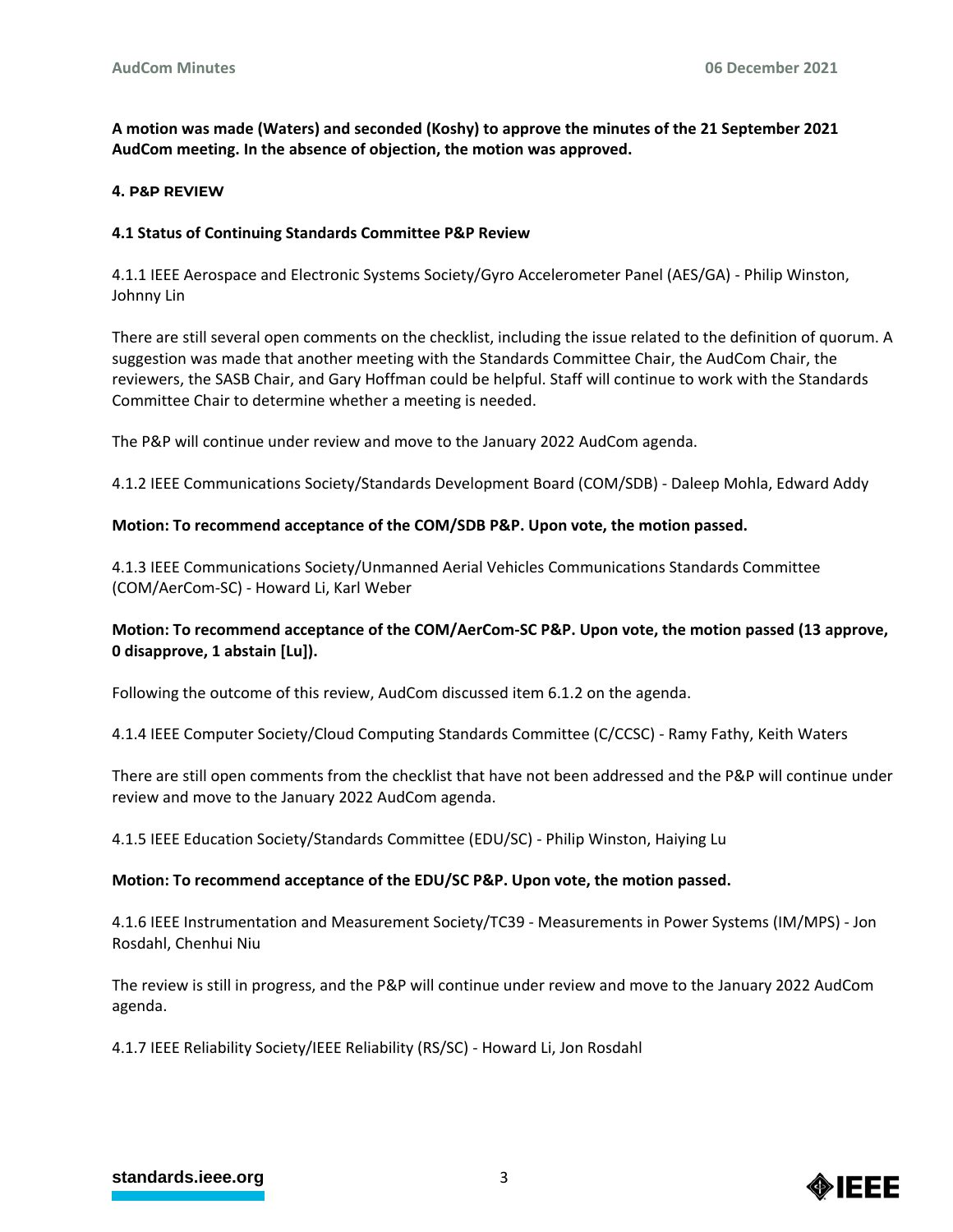There are still open comments from the checklist that have not been addressed and the P&P will continue under review and move to the January 2022 AudCom agenda.

### **4.2 Status of New Standards Committee P&P Review**

4.2.1 IEEE Broadcast Technology Society/Broadcast Technology Standards Committee (BTS/BTSC) - Joseph Levy, Thomas Koshy

There are still open comments from the checklist that have not been addressed and the P&P will continue under review and move to the January 2022 AudCom agenda.

4.2.2 IEEE Computer Society/Design Automation (C/DA) - Edward Addy, Lei Wang

This P&P was received close to the AudCom meeting and the review will continue and move to the January 2022 AudCom agenda.

4.2.3 IEEE Computer Society/Microprocessor Standards Committee (C/MSC) - Howard Wolfman, Philip Winston

### **Motion: To recommend acceptance of the C/MSC P&P. Upon vote, the motion passed.**

4.2.4 IEEE Electromagnetic Compatibility Society/Standards Development Committee (EMC/SDCom) - Howard Li, Keith Waters

There are still open comments from the checklist that have not been addressed and the P&P will continue under review and move to the January 2022 AudCom agenda.

4.2.5 IEEE Industrial Electronics Society/Industrial Electronics Society Standards Committee (IES/IES) - Thomas Koshy, Mark Siira

#### **Motion: To recommend acceptance of the IES/IES P&P. Upon vote, the motion passed.**

4.2.6 IEEE Instrumentation and Measurement Society/TC25 - Medical and Biological Measurements (IM/MBM) - Joseph Levy, Haiying Lu

There are still open comments from the checklist that have not been addressed and the P&P will continue under review and move to the January 2022 AudCom agenda.

4.2.7 IEEE Instrumentation and Measurement Society/TC40 - Secure and Dependable Measurement (IM/SDM) - Daidi Zhong, Jon Rosdahl

There are still open comments from the checklist that have not been addressed and the P&P will continue under review and move to the January 2022 AudCom agenda.

4.2.8 IEEE Instrumentation and Measurement Society/TC41 - Traffic Enforcement Technologies (IM/TET) - Daleep Mohla, Ramy Fathy

## **Motion: To recommend acceptance of the IM/TET P&P. Upon vote, the motion passed**

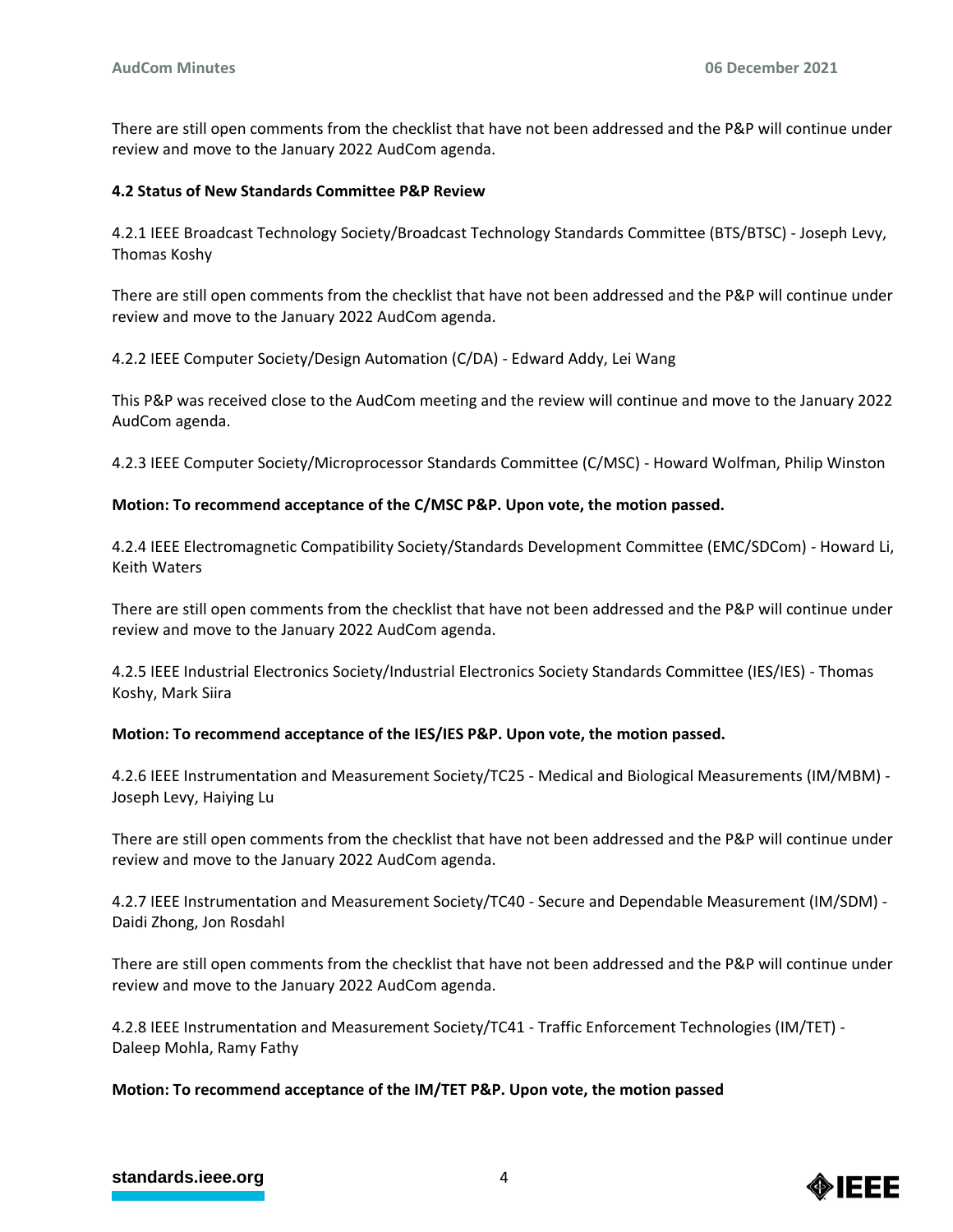4.2.9 IEEE Vehicular Technology Society/Overhead Contact Systems (VT/OCS) - Lei Wang, Howard Wolfman

### **Motion: To recommend acceptance of the VT/OCS P&P. Upon vote, the motion passed.**

Following the outcome of this review, AudCom discussed item 6.1.3 on the agenda.

### **4.3 Status of Continuing Working Group P&P Review**

4.3.1 IEEE Computer Society/LAN/MAN Standards Committee (C/LM) - Common (all C/LM Individual WGs) - Daidi Zhong, Edward Addy

**Motion: To conditionally deem without issue the C/LM - Common (all C/LM Individual WGs) Working Group P&P; contingent upon changing the brackets to parentheses around the 's' in specified instances of 'Vice Chair[s]'. Upon vote, the motion passed.**

Note: This condition has been met.

### **4.4 Status of New Working Group P&P Review**

4.4.1 IEEE Computer Society/Functional Safety Standards Committee (C/FSSC) - Common (all C/FSSC Individual WGs) - Daleep Mohla, Karl Weber

## **Motion: To deem without issue the C/FSSC - Common (all C/FSSC Individual WGs) Working Group P&P. Upon vote, the motion passed.**

4.4.2 IEEE Computer Society/Online Gaming Standards Committee (C/OGSC) - Common (all C/OGSC Individual WGs) - Philip Winston, Karl Weber

# **Motion: To conditionally deem without issue the C/OGSC - Common (all C/OGSC Individual WGs) Working Group P&P; contingent upon adding the name of the Standards Committee to clarify the document is for 'all Working Groups of the Online Gaming Standards Committee'. Upon vote, the motion passed.**

Note: This condition has been met.

4.4.3 IEEE Engineering in Medicine and Biology Society/Standards Committee (EMB/Stds Com) - Common (all EMB/Stds Com Individual WGs) - Ramy Fathy, Mark Siira

**Motion: To conditionally deem without issue the EMB/Stds Com - Common (all EMB/Stds Com Individual WGs) Working Group P&P; contingent upon clarifying the potential option for multiple Vice Chairs. Upon vote, the motion passed.**

Note: This condition has been met.

4.4.4 IEEE Instrumentation and Measurement Society/TC45 - Radiation and Nuclear Instrumentation and Systems (IM/RNIS) - Common (all IM/RNIS Individual WGs) - Mark Siira, Haiying Lu

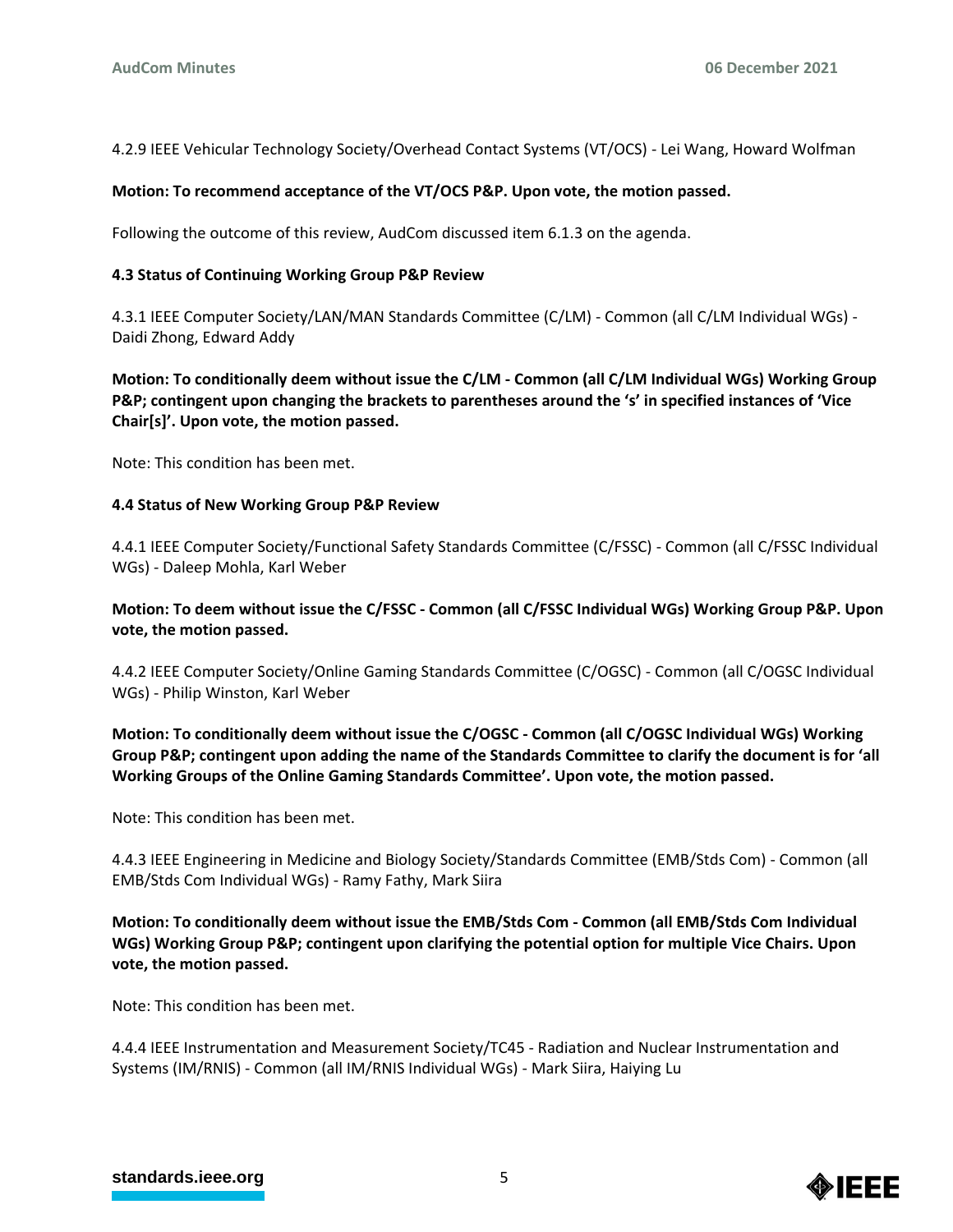There are still open comments from the checklist that have not been addressed and the P&P will continue under review and move to the January 2022 AudCom agenda.

4.4.5 IEEE Society on Social Implications of Technology/Social Implications of Technology Standards Committee (SSIT/SC) - Common (all SSIT/SC Individual WGs) - Philip Winston, Keith Waters

**Motion: To deem without issue the SSIT/SC - Common (all SSIT/SC Individual WGs) Working Group P&P. Upon vote, the motion passed.**

### **5. OLD BUSINESS**

#### **5.1 Action Item Review - Lisa Weisser**

Lisa Weisser reported on action items carried over from prior AudCom meetings:

| <b>Action Item</b>                                                                                                         | <b>Status</b> | Update                                                                                                                                                                  |
|----------------------------------------------------------------------------------------------------------------------------|---------------|-------------------------------------------------------------------------------------------------------------------------------------------------------------------------|
| Develop AudCom FAQs                                                                                                        | Complete      | Draft was circulated to AudCom for review. After                                                                                                                        |
|                                                                                                                            |               | incorporating any feedback received, the document will be                                                                                                               |
|                                                                                                                            |               | posted by the end of the year.                                                                                                                                          |
|                                                                                                                            |               | Note: the AudCom FAQs are now posted on the AudCom<br>web pages:<br>https://standards.ieee.org/content/dam/ieee-<br>standards/standards/web/governance/audcom/faqs.pdf. |
| Lisa Weisser will set up a<br>meeting with the reviewers, the<br>Standards Committee, and staff<br>for C/LM WG P&P review. | Complete      | This meeting took place on 10 November.                                                                                                                                 |

#### **5.2 Update on P&Ps Due in 2021**

Lisa Weisser displayed the list of Standards Committees with P&P that were recently accepted that have not yet submitted Working Group P&P for review by AudCom. It was noted that some of the Standards Committees do not currently have Working Groups. Lisa also mentioned that all Standards Committees with P&P expiring at the end of 2021 have submitted an updated P&P document to AudCom.

## **5.3 AudCom FAQs**

This item was discussed during agenda item 5.1.

**Note: the AudCom FAQs are now posted on the AudCom web pages: https://standards.ieee.org/content/dam/ieee-standards/standards/web/governance/audcom/faqs.pdf.**

**5.4 Committee Member Interactions/Comments RE: myProject**

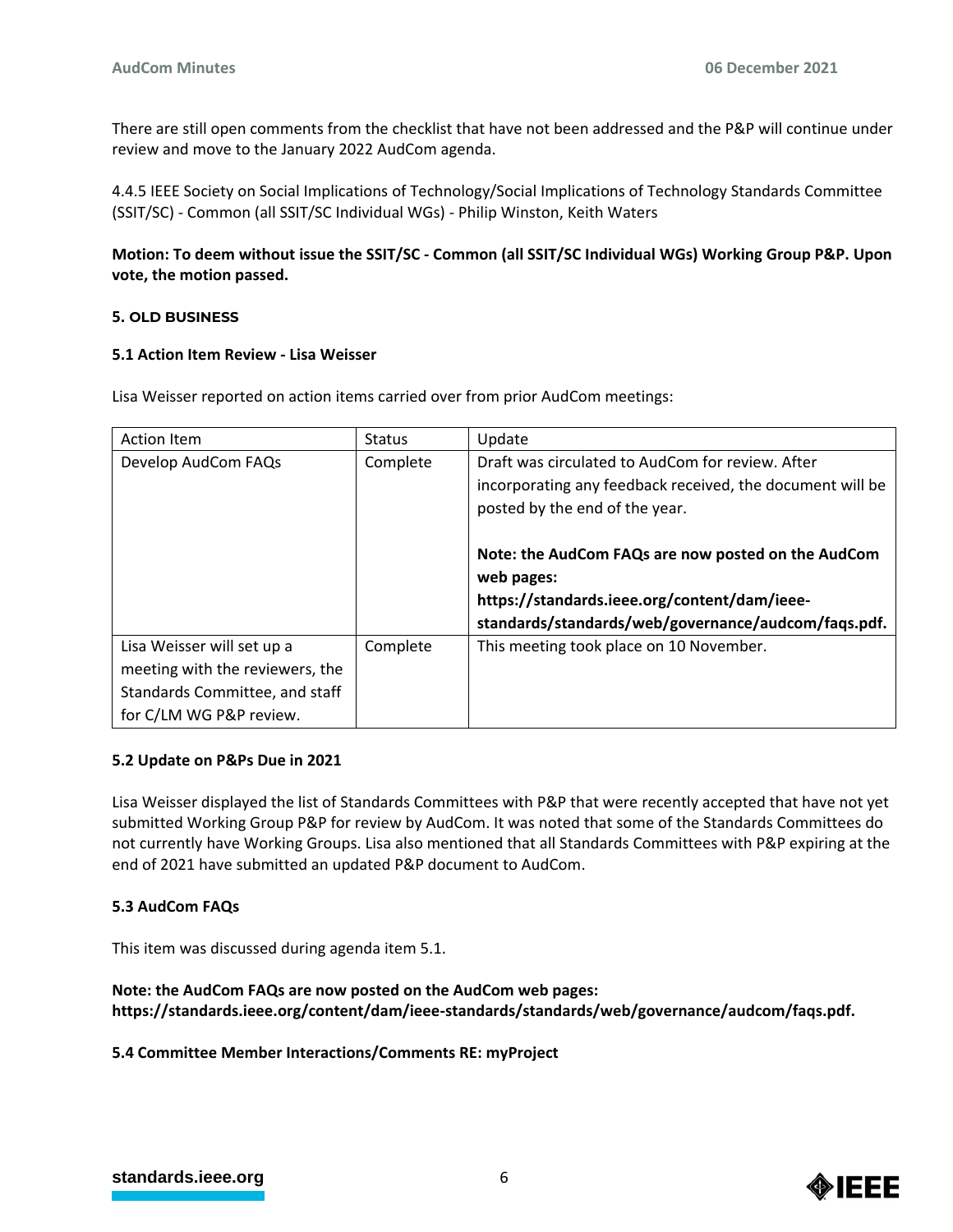Greg Marchini provided an update of accomplishments from 2021 that were beneficial for the Governance committees, along with upcoming features of interest.

### **AI: Lisa Weisser will add the slides from this presentation to the AudCom space in iMeet.**

Note 1: This item is complete, and the slides are available in iMeet.

Note 2: Committee member interactions with myProject is a standing agenda item and if anyone has any feedback about their user experience with myProject, please let Lisa Weisser know.

### **6. NEW BUSINESS**

### **6.1 Requests for Standards Committee Recognition**

6.1.1 IEEE Broadcast Technology Society/Broadcast Technology Standards Committee (BTS/BTSC)

The Standards Committee P&Ps are continuing under review and this recognition request will move to the January 2022 AudCom meeting.

6.1.2 IEEE Communications Society/Unmanned Aerial Vehicles Communications Standards Committee (COM/AerCom-SC)

This was discussed after agenda item 4.1.3.

**Motion: Recommend that the SASB recognize the Communications Society/Unmanned Aerial Vehicles Communications Standards Committee, to be abbreviated as (COM/AerCom-SC), as an official Standards Committee, in accordance with IEEE SASB Bylaws 5.2.2. Upon vote, the motion passed.**

6.1.3 IEEE Vehicular Technology Society/Overhead Contact Systems (VT/OCS)

This was discussed after agenda item 4.2.9.

**Motion: Recommend that the SASB recognize the Vehicular Technology Society/Overhead Contact Systems, to be abbreviated as (VT/OCS), as an official Standards Committee, in accordance with IEEE SASB Bylaws 5.2.2. Upon vote, the motion passed.**

## **6.2 Information Item on Editorial Update to Two Accepted P&P Documents**

Chair Lu reminded AudCom about two recently recognized Standards Committees covering gaming topics, and the need for them to revise their scopes. This will be considered an editorial update to the documents.

#### **6.3 Open Source Sections in P&P Documents**

There was a discussion about the inconsistent treatment of Open Source content in the P&P documents. The instructions for the baselines state that since some of the information for Open Source is mandatory, the content should be left in the document in case there is a need for it in the future. There was a suggestion that Standards Committees can insert the text 'when Open Source is used'.